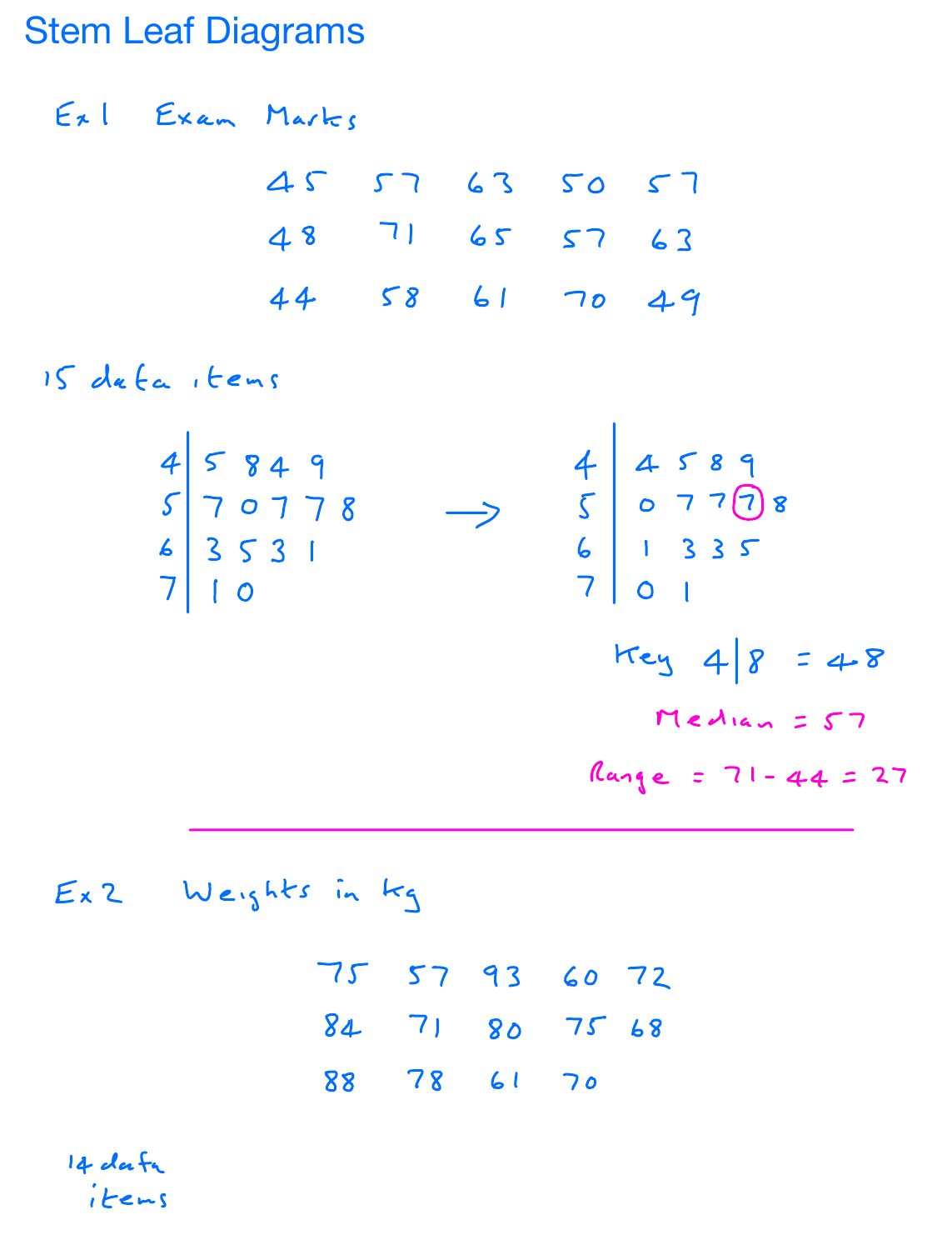57 5 7 6 08 1 7 6 <sup>0</sup> 18 7 52 1580 <sup>7</sup> <sup>01</sup> 2,558 8 048 9 308 9 3 Key <sup>6</sup> <sup>1</sup> 61kg Median 73.5kg Range <sup>93</sup> <sup>57</sup> 36kg Mode 75kg Ex 3 Heights in cm 175 157 143 <sup>160</sup> 159 164 171 164 175 183 188 170 175 13 data items 143 14 3 15 79 15 7 9 <sup>16</sup> <sup>044</sup> <sup>16</sup> <sup>044</sup> 17 51 505 18 <sup>38</sup> 1 3081555 key 164 164cm Median 170cm Mode 175cm 3 fines Range 188 43 45cm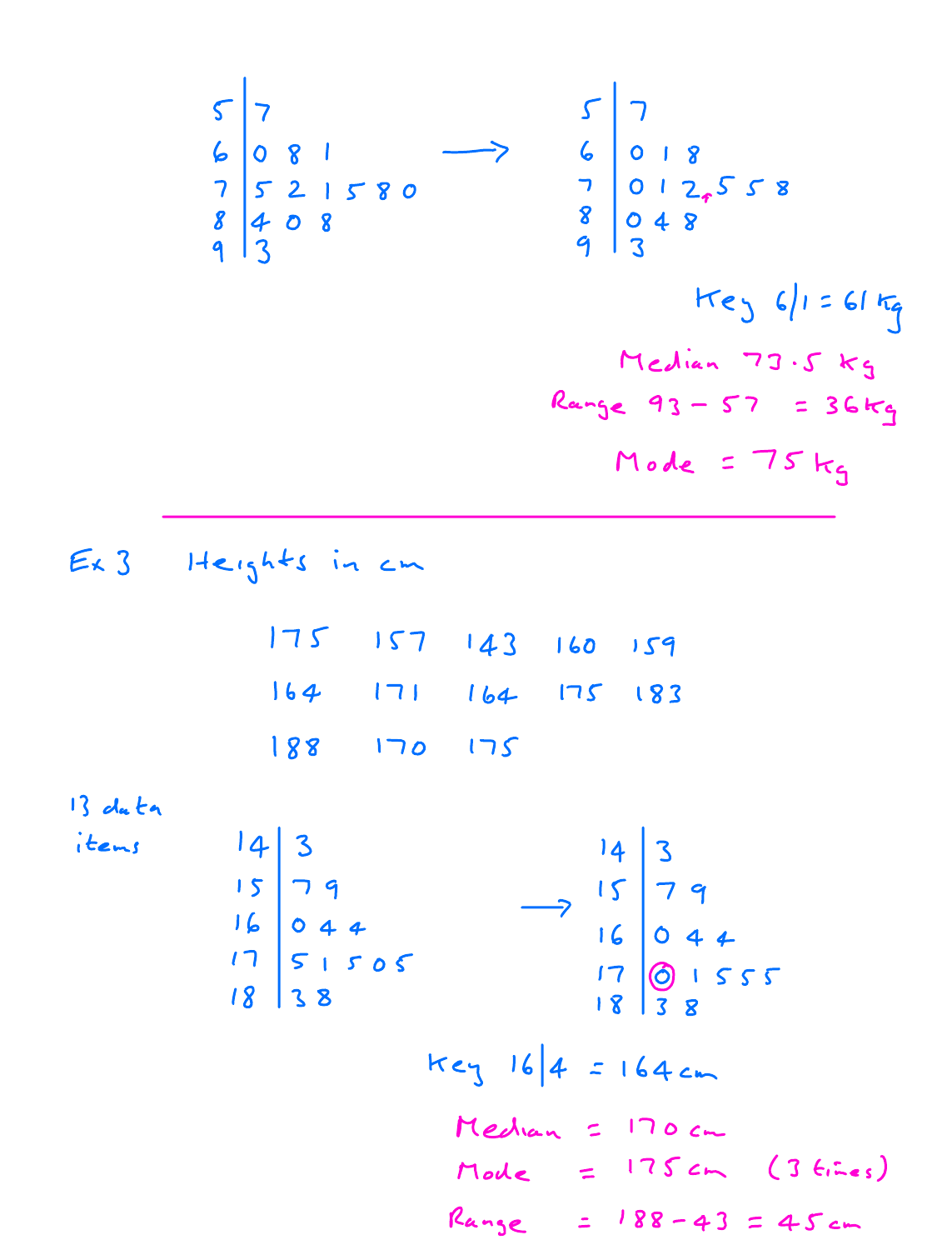## $Sommary$

- 1. Decide what needs to form the stem. Identity the highest and lowest data items and make sure stem is long enough to include both.
- 2. Go through the data adding leaves to the appropriate row of the stem.
- 3. Redraw the diagram ordering the leaves in each row.
- 4. Add a key.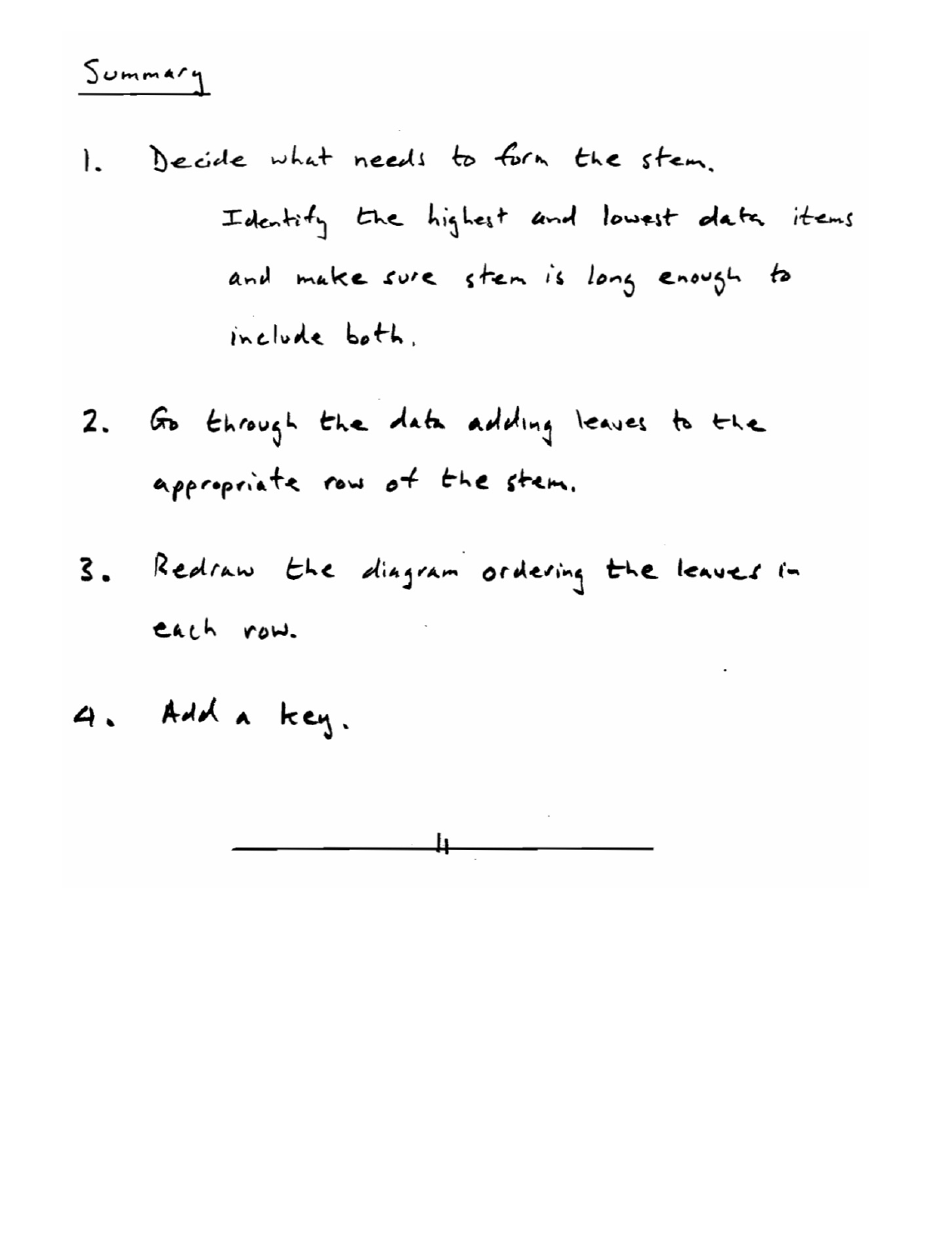## **Stem Leaf Diagrams Exercise (1)**

1. 15 students took a maths test. Construct a stem leaf diagram to represent their scores:

| 43 | 37 | 59 | 45 | 56 |
|----|----|----|----|----|
| 62 | 45 | 65 | 51 | 50 |
| 32 | 58 | 45 | 62 | 43 |

From your diagram find:

- a. The modal score
- b. The median score
- c. The range
- 2. 20 adults were weighed with the their weights recorded in kg. Represent their weights on a stem leaf diagram:

| 83 | 77 | 69 | 65 | 76 |
|----|----|----|----|----|
| 61 | 72 | 65 | 65 | 80 |
| 95 | 82 | 75 | 62 | 73 |
| 91 | 88 | 82 | 66 | 65 |

From your diagram find:

- a. The modal weight
- b. The median weight
- c. The range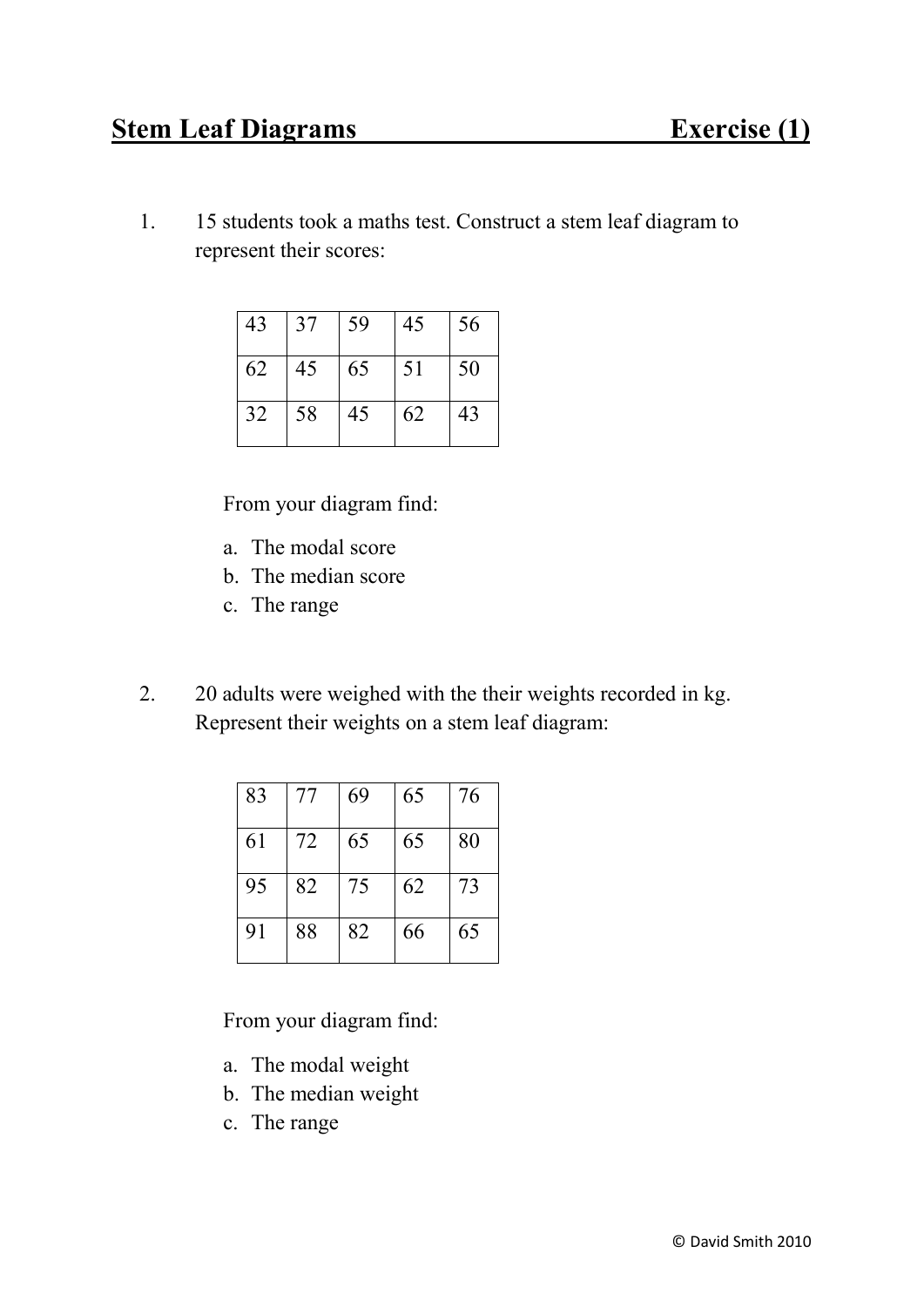3. 18 adults were measured with the their heights recorded in cm. Represent their heights on a stem leaf diagram:

|     | 183   157   169 |     | 156 | $\vert$ 176 |
|-----|-----------------|-----|-----|-------------|
| 181 | $176$   165     |     | 169 | 180         |
|     | $175 \mid 182$  | 175 | 152 | 177         |
| 181 | 174             | 176 |     |             |

From your diagram find:

- d. The modal height
- e. The median height
- f. The range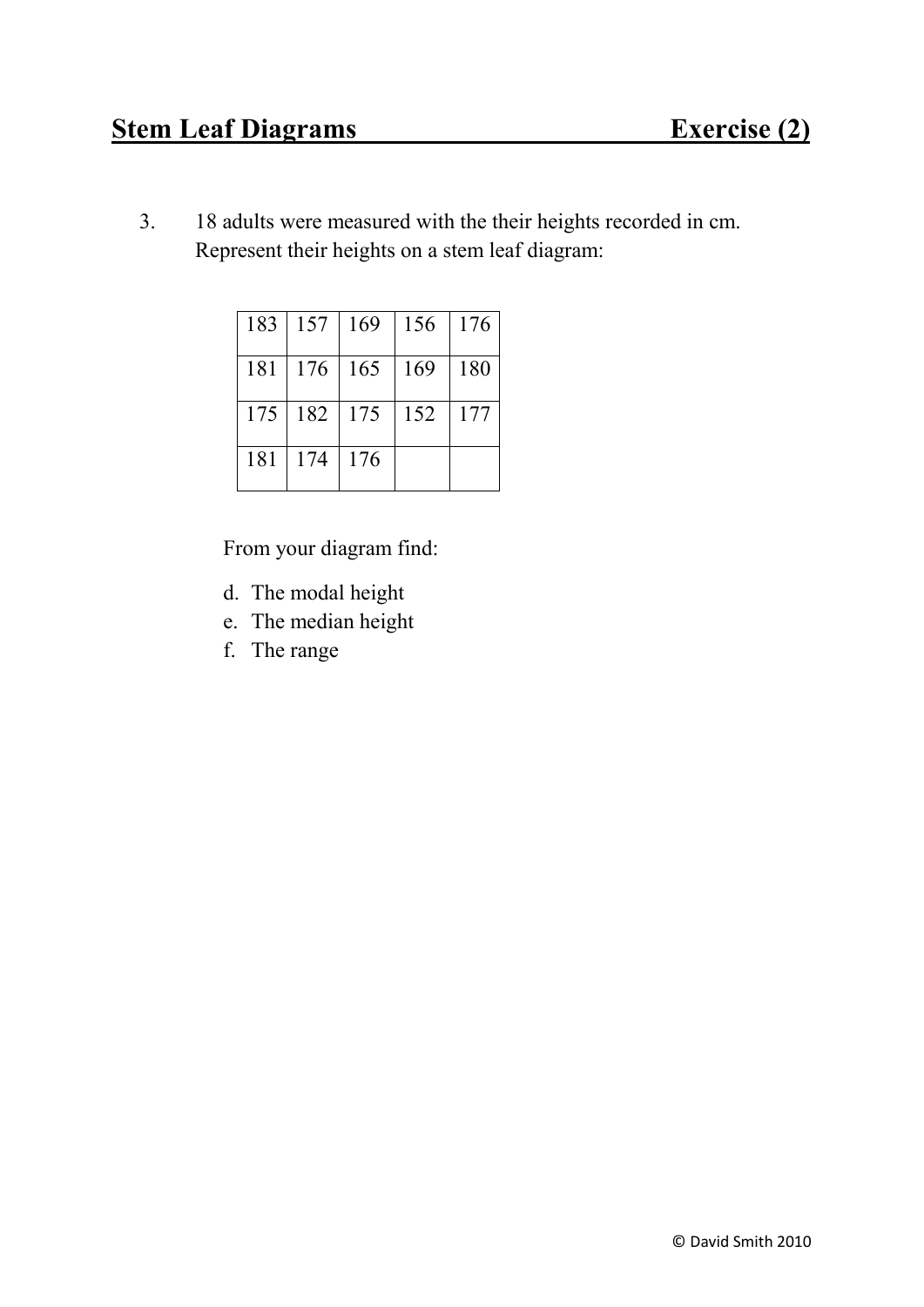|             |                                                                              | <u>ડ</u>                                                       |
|-------------|------------------------------------------------------------------------------|----------------------------------------------------------------|
|             | STEM LEAF DIAGRAMS                                                           | EXERCISE                                                       |
| 43          | 37 59 45 56                                                                  |                                                                |
|             | 62 45 65 51 50                                                               |                                                                |
| 32          | 58456243                                                                     |                                                                |
|             | $\begin{array}{c c} 3 & 72 \\ 4 & 35553 \\ 5 & 96108 \\ 6 & 252 \end{array}$ |                                                                |
|             | $327$<br>$433555$<br>$501689$<br>$6225$                                      | $Key 418 = 48$                                                 |
| Mode = $45$ |                                                                              |                                                                |
| Median      | Median = $50$                                                                | Is items $ S+1  =  6   16  \geq 2 = 8 \Rightarrow 8^{th}$ item |
|             | Range = Highest - Lowest<br>$= 65 - 32$                                      |                                                                |
|             | 33<br>$\equiv$                                                               |                                                                |

 $\frac{1}{2}$ 

 $\hat{\mathcal{L}}$ 

 $\hat{\boldsymbol{\beta}}$ 

 $\hat{c} = \hat{c}$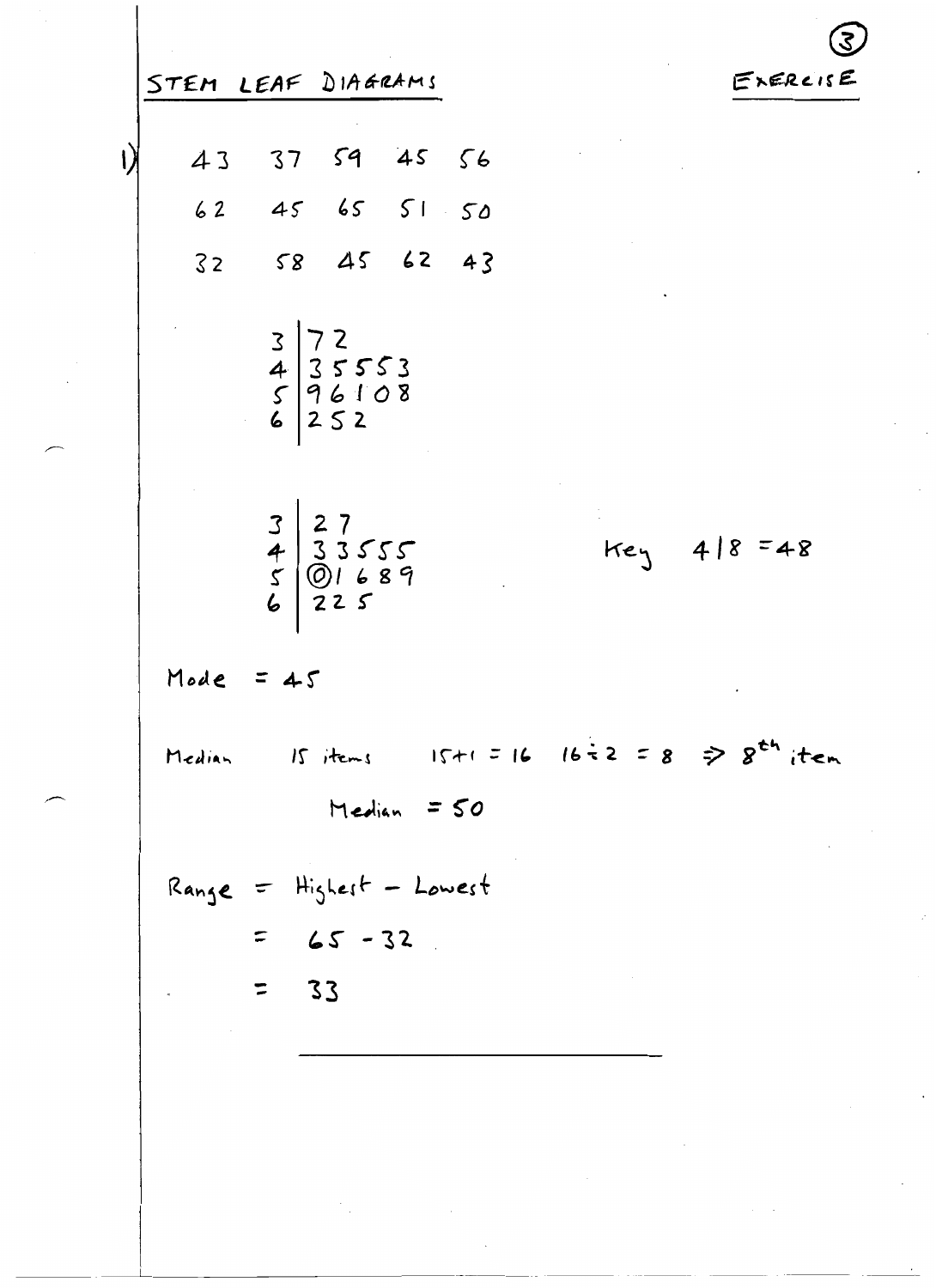STEM LEAF DIAGRAMS

 $\sim 3$ 

 $2)$